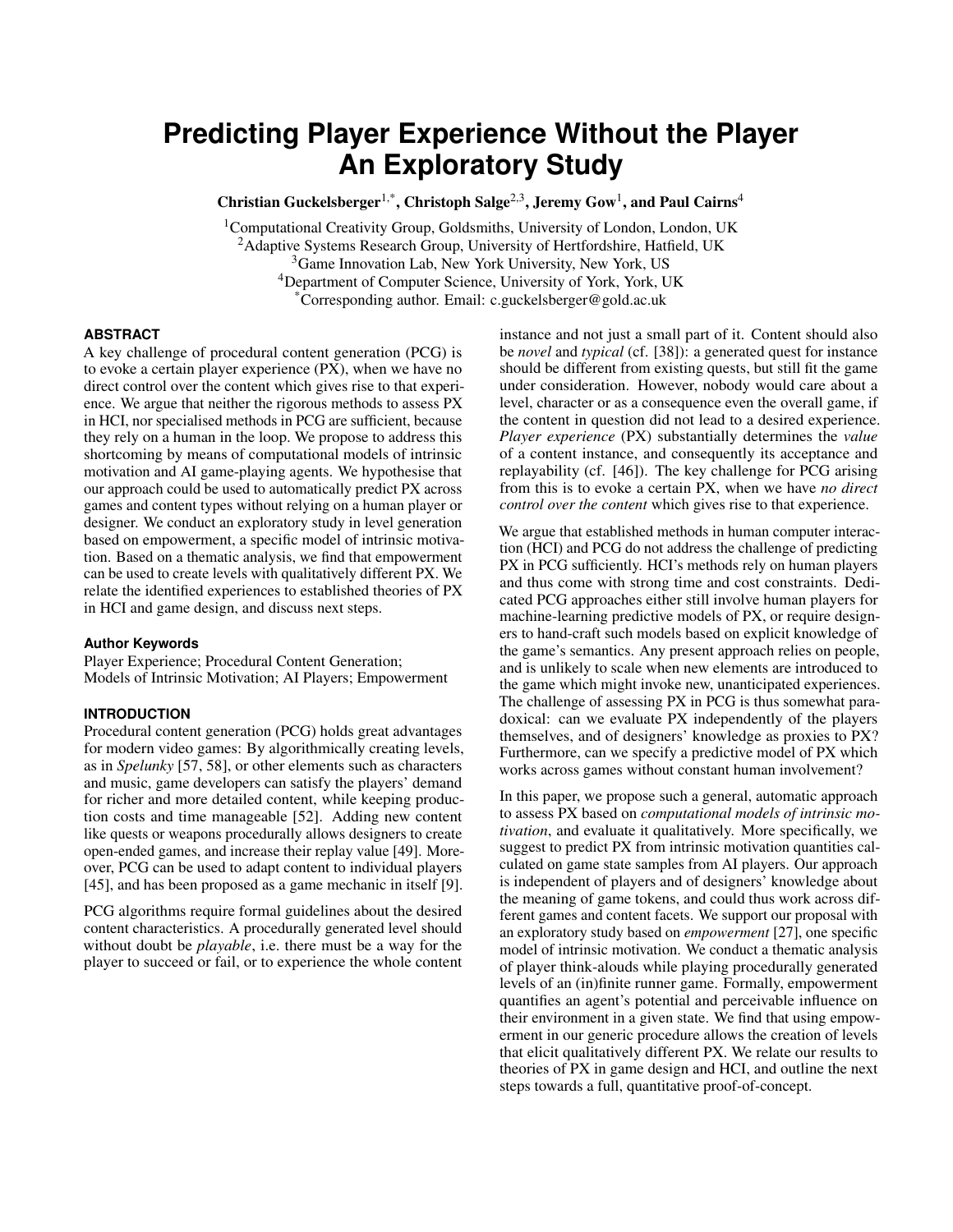# **THE CHALLENGE OF ASSESSING PX IN PCG**

PX describes the personal, transient and dynamic qualities an individual player experiences from interacting with a game [\[54\]](#page-10-8). Amongst these manifold experiences are competence, autonomy, control, immersion, presence, flow, engagement, relatedness, challenge, tension, curiosity, and affect.

HCI and PCG assess PX for different reasons, and HCI's instruments are not applicable to PCG straight away. In HCI, PX is evaluated e.g. to give directions at key points of game development, or to infer more general insights about how people interact with games. Crucially, PX is usually assessed on very *few* conditions, and *after* the player has experienced them. Denisova and Cairns [\[14\]](#page-9-1) for instance bias participants with two explanations about a game's AI for the same game, and measure the effect of these conditions on their immersion. HCI researchers rely on rich subjective [\[5,](#page-9-2) [8,](#page-9-3) [54\]](#page-10-8) feedback and objective data [\[30\]](#page-10-9) from players to make detailed and reliable judgements. However, the speed of evaluation is limited by the participants' game-playing and information processing capacity. In addition, certain devices might be expensive to use, and participants want to be paid, thus imposing costs.

The goals and requirements in PCG are typically very different. HCI's instruments could still be applied when PCG is used as a tool during development (cf. [\[12\]](#page-9-4)), and generated content is carefully curated by designers for the final game. However, the full power of PCG, especially for replayability, can only be unleashed when PCG is used in the shipped game, either offline before-, or online during play. In this scenario, usually *many* content instances must be assessed *before* they are experienced by a player. Each instance can be considered one experimental condition resulting from e.g. different parameter combinations in the generator. Speed is of prime importance, and HCI's traditional subjective and objective approaches do not scale. Acquiring explicit feedback from the player is rarely an option, as it is either too obtrusive, e.g. when using questionnaires, or too imprecise, e.g. when asking for binary preference ratings.

These shortcomings impose a bottleneck on PCG development: to guarantee a particular PX, designers are forced to keep their generators within tight constraints. In *Spelunky*, some *experiential control* is retained by predefining *experiential chunks* [\[46\]](#page-10-6) during development, i.e. rooms that can be individually experienced by the player. These rooms are then procedurally arranged in a grid during runtime (cf. [\[58\]](#page-10-1)). In other cases, generators are kept simple by relying on small grammars or noise-based algorithms [\[49\]](#page-10-3). These constraints make the *explicit* [\[12\]](#page-9-4) prediction of player experience obsolete, but they considerably limit the *expressive range* [\[47\]](#page-10-10) of generators, and thereby the actual benefits of PCG in practice.

Researchers in PCG aim to realise the benefits of less constrained and more complex generative approaches by using predictive models of PX that only require minimal human involvement. Yannakakis and Togelius [\[56\]](#page-10-11) survey related work in their *experience-driven PCG* framework. A predictive model is essentially a mapping from game content to experiential qualities. We demonstrate the breadth and shortcomings of existing approaches by distinguishing two extreme

means to establish this mapping. They belong to the classes of *model-based* and *theory-driven* approaches, respectively.

Recent *model-based* approaches reduce the dependency on players drastically by using player feedback only once for the *training* of a machine-learning model [\[49\]](#page-10-3), which can then be applied over and over. Guzdial, Sturtevant and Li [\[19\]](#page-9-5), for instance, create a predictive model of player enjoyment, difficulty and visual aesthetics for *Infinite Mario Bros.* [\[35\]](#page-10-12) levels, a clone of *Super Mario Bros.* [\[31\]](#page-10-13). They use a convolutional neural network and player feedback to automatically extract content features that correlate with the targeted experiences.

Some *theory-driven* approaches are entirely independent of the player, but rely on designers instead: guided by their intuition and/or some qualitative theory, the designers must manually establish a functional mapping between content or gameplay features and experiential qualities [\[12\]](#page-9-4). While Yannakakis and Togelius [\[56\]](#page-10-11) only consider approaches based on *static* game content, we explicitly include *simulation-based* approaches [\[52\]](#page-10-2) in this category, where *gameplay* features are extracted from the simulation of human play with AI agents. Togelius, De Nardi and Lucas [\[51\]](#page-10-14) predict a player's enjoyment of racing game tracks based on AI player's learning progress, performance variation and difference in driving speed. Sorenson, Pasquier and Di Paola [\[48\]](#page-10-15) determine challenge in platformer levels similar to *Super Mario Bros.* [\[31\]](#page-10-13) based on static level features such as gap size, the player's maximum jump length and the presence of enemies. Recently, Khalifa et al. [\[24\]](#page-9-6) go one step further and present a more general model of player enjoyment for any game level encoded in the *Video-Game Description Language* [\[44\]](#page-10-16). Their model is based on both static level features like the presence of harmful sprites and gameplay features including the score difference of AI players.

Current approaches to predict PX in PCG thus still involve human players or designers at some point. We argue that this dependency renders them inflexible and imprecise: they are likely to fail as soon as new game elements are introduced or present elements are changed. This is commonplace during development, e.g. to balance a game. Adding the *Berserker* power-up to a battle scene in *Doom* [\[22\]](#page-9-7) for instance is likely to change the player's experience drastically, but this correlation would not be reflected in a previously trained model. With present *model-based* approaches, we would have to acquire new feedback from players each time the game is changed. The *theory-driven* approach in contrast is constrained by the designers' anticipation skills. PX strongly depends on the *interaction* of game elements, and identifying all possible interactions and every possible situation can be very complex. We expect designers to not anticipate a substantial part of these interactions, making their hand-crafted models imprecise. The same inflexibility applies when manually crafting gameplay metrics to gather human player feedback *implicitly* [\[12\]](#page-9-4).

PX can be assessed based on algorithmic prediction mechanisms, or by gathering explicit and/or implicit designer and player feedback. In this section, we have shown exhaustively (cf. [\[12\]](#page-9-4)) that there is no means to assess PX in PCG in a sufficiently precise and unobtrusive way without constraining the power of the content generator. In summary, the identified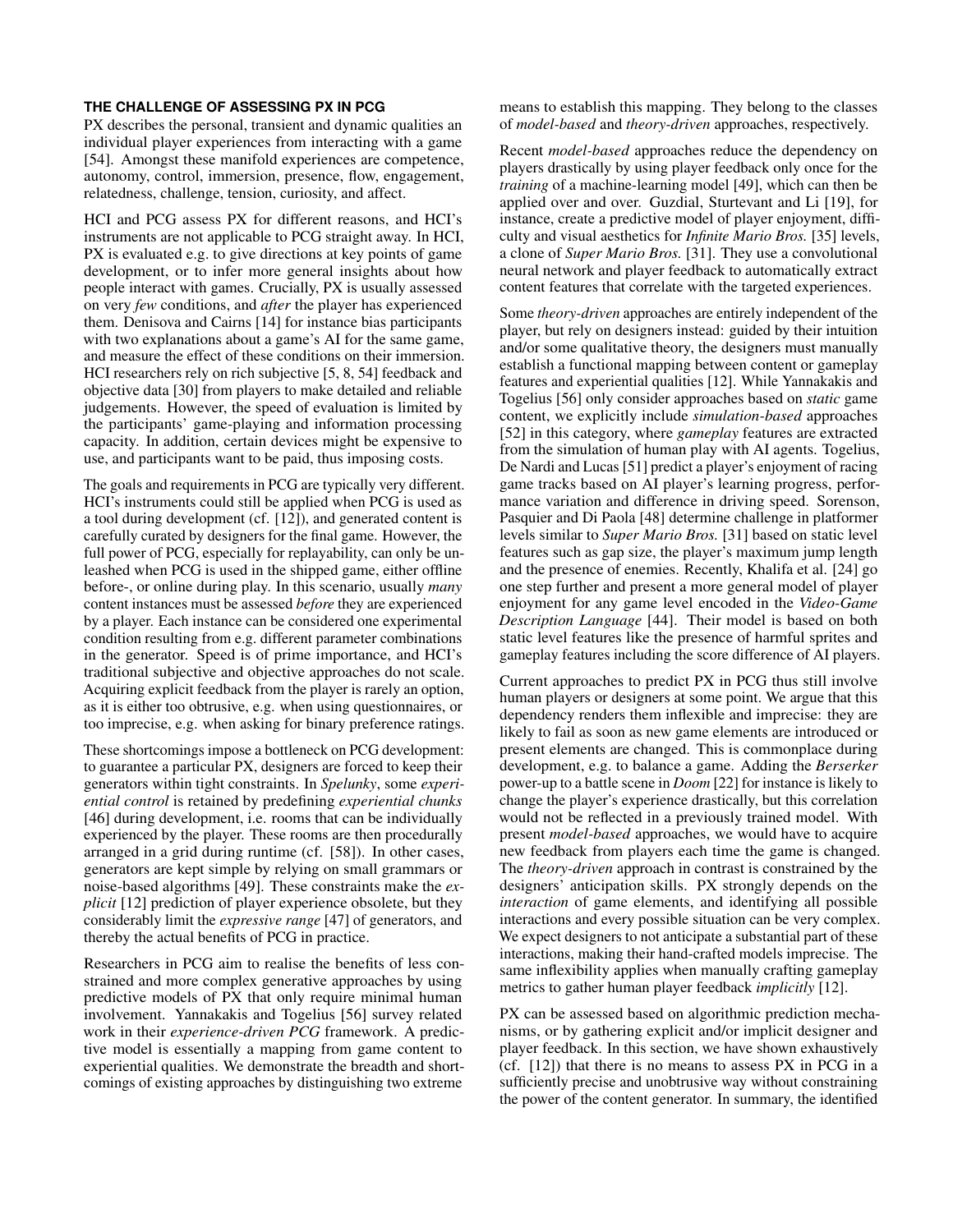challenge of assessing PX in PCG is twofold: we have to assess PX independently of human players, while not relying on designers' knowledge about a game's semantics.

# **PREDICTING PX WITH INTRINSIC MOTIVATION MODELS**

We propose to compensate for human feedback in the prediction of PX with computational models of intrinsic motivation. Being *intrinsically motivated* means to engage in "an activity for its inherent satisfactions rather than for some separable consequence" [\[39\]](#page-10-17). We could easily be mislead to consider games as intrinsically motivating because players act on gameinternal goals, in contrast to external rewards such as a prize in an e-sports competition. However, this does not go far enough, as acting on such game-internal goals is not necessarily inherently satisfying and can still be considered a separate consequence from the player's perspective. We can most clearly observe intrinsic motivation in games without apparent goals, or when goal pressure is particularly low. In *Skyrim* [\[21\]](#page-9-8) for instance, there is no time pressure to complete goals in terms of quests in the main storyline. Despite this, players do not become passive but explore the world and the skill-crafting system. The goals which determine this behaviour are then shaped within the players. The reason why most games are considered intrinsically motivating even in the presence of strong goal pressure is that these goals are designed to align with the players' intrinsic motivations: it is more common e.g. to find quests about exploring the world and gaining power than quest that would require one to stay in a boring place and do nothing. This concept of intrinsic motivation is what Pavlas et al. refer to as *autotelic experience* [\[33\]](#page-10-18), and constitutes an important factor in many other theories of PX [\[40,](#page-10-19) [13,](#page-9-9) [1\]](#page-9-10).

Given the concept's omnipresence in PX theories, we consider the use of *computational models* of intrinsic motivation a natural fit to predict PX. We adopt a strict, formal definition of intrinsic motivation put forward by Oudeyer and Kaplan [\[32\]](#page-10-20). Here, a motivation as basis for an agent's actions only depend on the "collation or comparison of information from different stimuli [...] independently of their semantics" [\[32\]](#page-10-20). Goals must therefore not only be generated from within the agent, but must also not refer to anything outside. We thus only need to know about a player's interaction with the game, but not about the meaning of game tokens. How game tokens affect our motivational values depends on the specific computational model under consideration. The independence of sensor semantics allows us to apply a model across different games and content types. In contrast to existing work, we use an AI agent to reproduce human play, and do not depend on actual players.

Shaker [\[45\]](#page-10-4) has recently also proposed to embrace models of intrinsic motivation in PCG, but her focus is fundamentally different. She suggests reinforcement learning as an approach to content generation, and intrinsic motivations as reward signals to support the generation of novel and diverse content. While her generative system is driven by intrinsic rewards, she proposes to estimate PX based on the traditional methods outlined earlier, and relies on player feedback.

We describe our approach here informally and as it was employed in our later study. It comprises three consecutive steps.

# *1. Recording state samples*

Our primary concern is to determine players' typical experience of a game. As basis for our prediction, we consequently have to record a state sample that closely resembles the *typical states* that players would pass through in our game. While only few will discover all the secrets in *Doom* [\[22\]](#page-9-7), every player will engage in the major battles. At the same time, we have to identify *inaccessible states*: while the game parameters could realise many potential states, a player only perceives a small subset. We cannot determine these typical and accessible states from the static game content, but have to use playouts. PCG's time constraints enforce a *simulation-based approach* [\[52\]](#page-10-2), i.e. we sample from the play of AI controllers.

## *2. Calculating intrinsic motivation quantities*

We do not use models of intrinsic motivation to steer behaviour, but leverage the quantities underlying decision-making as predictors of human PX. To calculate these quantities efficiently, we condense the information in our sample to what is required by the model used. For our study, we only need to retain the visited states, but not their order. We then calculate our motivational quantity on every state in the sample.

# *3. Aggregating quantities into experience prediction*

We finally aggregate the previously calculated, raw motivational quantities into a scalar *experience prediction*, which could eventually inform the experimenter or be used e.g. in the objective function of a content generator. We normalise the quantities across different content instances to allow for comparison. We aggregate all values of a playout in the mean.

A more detailed but generic description of our approach must take the specific requirements of other models of intrinsic motivation into account, and is yet to come. We believe that different models can be used to predict the effect of different types of content on PX. A model of curiosity, for instance, could be employed on *decorative content* [\[46\]](#page-10-6) such as sound and visuals. For our exploratory study, we use a specific model of intrinsic motivation, *empowerment*, to predict the effect of *functional content* [\[46\]](#page-10-6) in the form of level structure on PX.

# **EMPOWERMENT**

Empowerment [\[27\]](#page-10-7) is an information-theoretic quantity, defined over the relationship between the actuators and sensors of an artificial agent. Informally, empowerment measures the influence of an agent's actions on its environment (controllability), and the extent to which the agent can perceive this influence afterwards (observability). In short, it quantifies *an agent's potential, perceivable influence on the world*.

We have chosen empowerment for several reasons: It has already been briefly investigated in HCI to quantify the impact of uncertainty in manual control [\[53\]](#page-10-21). Interfaces with reduced empowerment were correlated with feelings of frustration, providing us with a preliminary connection between the formal model and user experience. Crucially, *empowerment maximisation* has been hypothesised as proxy for behaviour in animals and humans [\[27,](#page-10-7) [37,](#page-10-22) [17\]](#page-9-11). Some argue that "understanding games is approaching a phase where it is close to understanding the psychology of individual life experiences in general" [\[50\]](#page-10-23), and we believe that empowerment could relate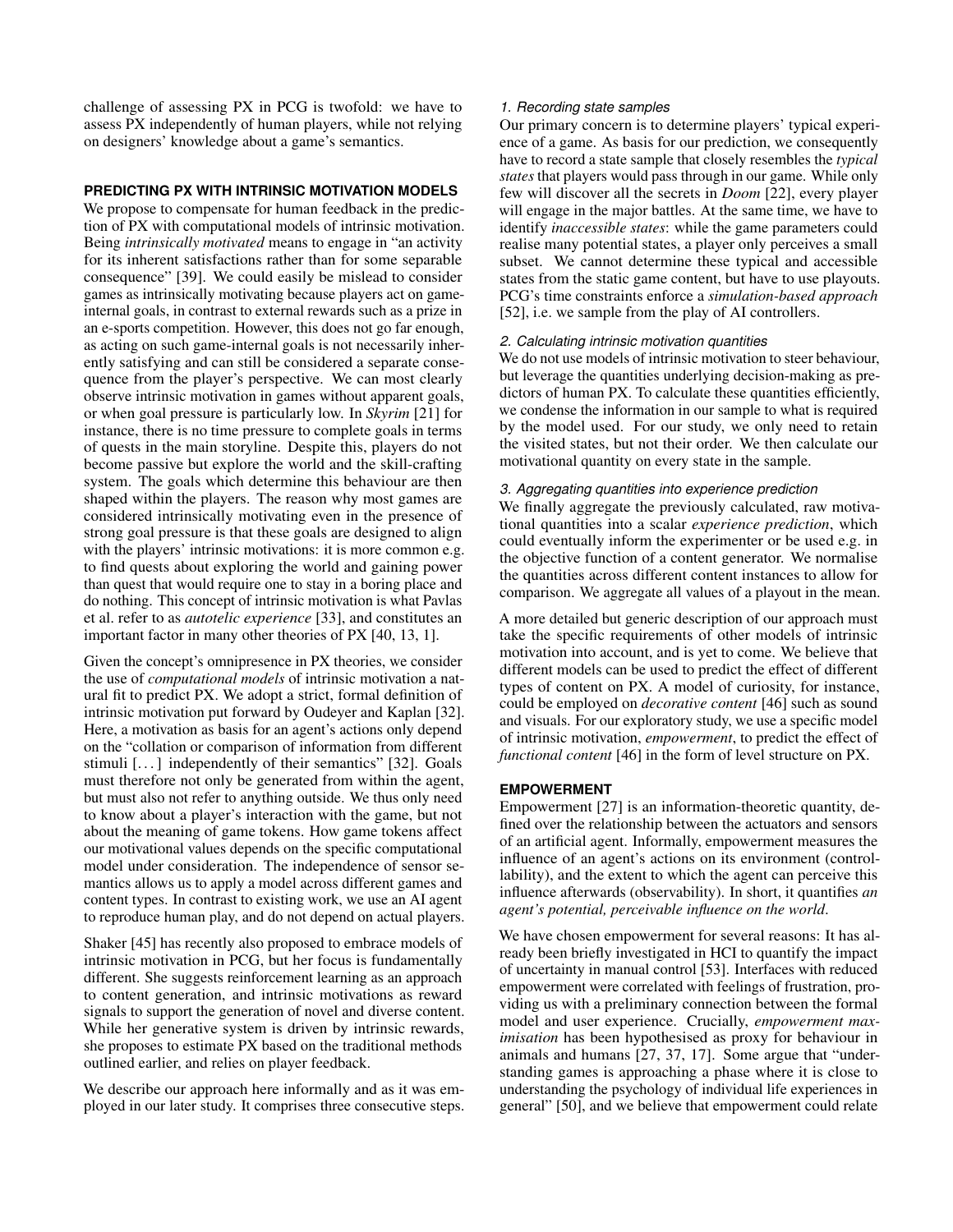<span id="page-3-0"></span>

Figure 1: Causal Bayesian network of the perception-action loop of a memoryless agent unrolled in time, with the agent's sensors *S*, actuators *A* and the rest of the world *R*. The blue, dashed line represents the anticipation of follow-up states from  $t \to t+1$ . The red, dotted lines represent 3-step empowerment at time  $t + 1$ .

to such experiences. Empowerment maximisation has already been used to drive the behaviour of general game-playing agents [\[3\]](#page-9-12) and non-player characters [\[18\]](#page-9-13). The agents successfully identified latent game features, leading to meaningful behaviour in the absence of explicit goals [\[3\]](#page-9-12). This leads us to believe that empowerment might also influence how people play and consequently experience games.

At the centre of the empowerment definition is the interpretation of an agent's embodiment as an information-theoretic communication channel. For any arbitrary separation between an agent and a world *R* we can define the sensors *S* and actuators *A* as random variables whose states allow for the in- and outflow of information to the agent, respectively. This interaction with the world is usually described as a perception-action loop, which can be analysed by means of a causal Bayesian network as in Figure [1.](#page-3-0) Here, arrows imply causation between random variables: the agent's actions *A* only depend on its sensor input *S*, which in turn is determined by the rest of the system *R*. The latter is affected by the preceding system state and the agent's actions. Games can be understood as similar feedback systems [\[41\]](#page-10-24), where *R* corresponds to the partially observable game state that the player influences and perceives with their available actions *A* and their senses *S*, respectively.

The causal probability distribution  $p(S_{t+1}|S_t, A_t)$  represents the (potentially noisy) communication channel between a sensor state and actions at time *t*, and the future sensor states at  $t + 1$ . In a game, this distribution is reflected in the player's *forward model*. Empowerment  $\mathfrak{E}_{s_t}$  in a given state  $S_t = s_t$  is defined as the *channel capacity*, i.e. the maximum potential flow of information that could possibly be induced into the future sensor state by a suitable choice of actions. More generally, we consider a sequence of actions  $A_t^n = (A_t, \dots, A_{t+n-1})$ corresponding to a lookahead of *n*. With *n-step empowerment* we can then quantify the amount of information an agent can potentially inject into its sensor *n* steps in the future:

$$
\mathfrak{E}_{s_t}^n = \max_{p(a_t^n)} I(S_{t+n}; A_t^n = (A_t, \dots, A_{t+n-1}) | S_t = s_t)
$$
 (1)

The term being maximised represents the mutual information between the actuator and future sensor states, given the current sensor state  $s_t$ . Cover and Thomas [\[10\]](#page-9-14) treat the informationtheoretic notions in depth. For simplicity, we have defined empowerment for discrete interactions in time and space, but continuous implementations exist (cf. [\[43\]](#page-10-25) for a survey).

<span id="page-3-1"></span>

Figure 2: n-step empowerment of an agent at different positions in a gridworld, surrounded by walls. The agent can move north, east, south, west and idle, but it cannot go beyond the boundaries. The agent's sensor captures its position. Darker values indicate lower empowerment.

The red, dotted line  $(\dots)$  in Figure [1](#page-3-0) represents an agent's 3step empowerment at  $t + 1$ . Figure [2](#page-3-1) illustrates empowerment and the difference between lookaheads in a simple gridworld surrounded by walls. The agent can sense its absolute position. It can idle or move north, east, south, and west, but it cannot cross the worlds' boundaries. There is no uncertainty about the consequences of actions. In this deterministic scenario, empowerment is proportional to the number of distinct states an agent can reach within the next *n* steps. For  $n = 1$ , it is very distinguished and low at the edges and in the corners, reflecting the impact the walls have on the agent's mobility. The larger lookahead  $(n = 3)$  produces a smooth reachability gradient. Empowerment is highest in the middle where the agent can access the most states in the specified time frame.

Empowerment has been hypothesised as driving principle in decision-making [\[27,](#page-10-7) [37,](#page-10-22) [17\]](#page-9-11), i.e. animals and humans might choose their actions depending on the expected empowerment of the future situations that these actions might lead to. In our exploratory study, we want to quantify empowerment on game states, and consequently look at the player's *stateexpected empowerment*. For the calculation of state-expected empowerment, we consider the action-expected empowerment for all available actions in the current state *s<sup>t</sup>* , weighted by the probability that the player is going to choose these actions:

<span id="page-3-2"></span>
$$
E[\mathfrak{E}^n]_{s_t} = \sum_{a_t} p(a_t|s_t) \sum_{s_{t+1}} p(s_{t+1}|s_t, a_t) \mathfrak{E}^n_{s_{t+1}}
$$
(2)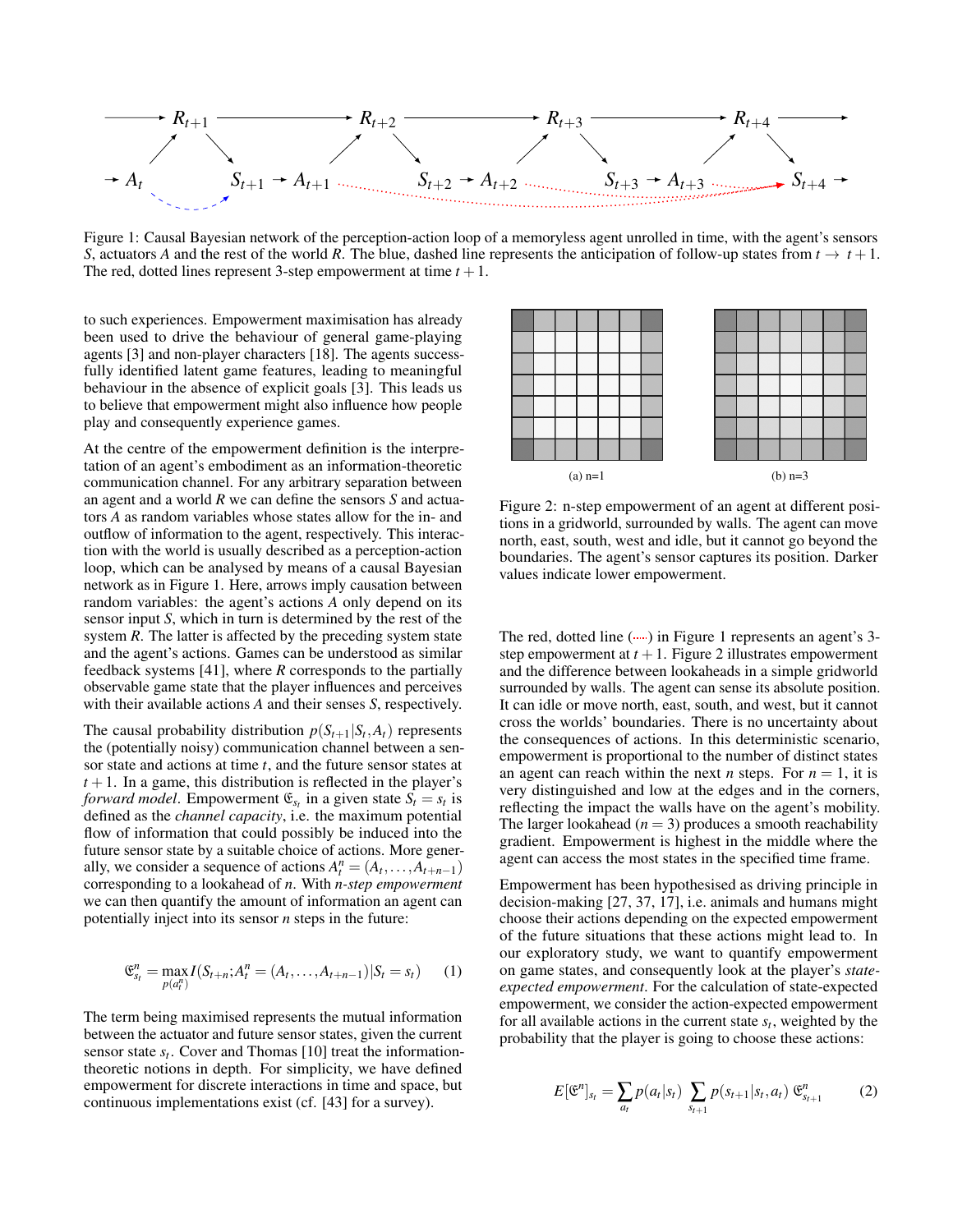<span id="page-4-0"></span>

Figure 3: The *RoboRunner* testbed: a deterministic, one-button (in)finite runner game.

This definition accounts for the possibility of noise in the agent's local dynamics, i.e. the player's forward model: a player might not be sure about the consequences of their actions, or the action outcomes might objectively be uncertain. Figure [1](#page-3-0) shows the two stages in the calculation of 3-step state-expected empowerment at time *t*: the agent first anticipates which states its actions might yield at  $t + 1$  ( $\text{-}$ ), and then calculates 3-step empowerment for each state  $(\cdot \cdot \cdot \cdot)$ .

Empowerment comes with several important properties. It is *local*, i.e. the agent's knowledge of the local dynamics  $p(S_{t+1}|S_t, A_t)$  is sufficient to calculate the quantity. Its information-theoretic formulation makes empowerment *domain-independent* and *universal*, i.e., it can be applied to every possible agent-world interaction. Finally, empowerment is *task-independent*, i.e., it is not evaluated in regard to a specific external goal or reward, but determined by the agent's embodiment in the world. Empowerment can thus be calculated for any interaction of a player with a game, independent of the meaning of game states. Furthermore, we do not need to know about the game's complete mechanics or parameters, but only about how the player's actions affect what they can perceive. Existing studies demonstrate that empowerment is not restricted to single-player games [\[16,](#page-9-15) [18\]](#page-9-13), and can deal with uncertainty and dynamic game worlds [\[42\]](#page-10-26).

## **EXPLORATORY STUDY**

Our overall goal is to predict PX with computational models of intrinsic motivation. This study represents the first step towards a proof-of-concept based on empowerment as one particular model used with our generic approach. While empowerment formally translates to an agent's potential and perceivable influence over the environment, we cannot assume the same experience for a human player. In order to conduct a quantitative study based on established, reliable HCI instruments for a full proof-of-concept, we first have to explore the aspects of PX to which empowerment potentially pertains.

# **Method**

We approach this study as an instance of an *experiential vignette* [\[20\]](#page-9-16) where the goal is to manipulate explicitly the response of players by providing them different games to play, but the data is analysed qualitatively in order to explore the concepts in play around the manipulation. For this reason, only modest numbers of participants are required. Different

conditions here are given by different level instances of an (in)finite runner game. Our hypothesis is that levels with low mean state-expected empowerment evoke qualitatively different experiences than levels with high values. We conduct a *thematic analysis* [\[6\]](#page-9-17) on player think-alouds to find out which experiences the different conditions give rise to. We decided against a more quantifiable approach such as content analysis, as the goal was not to see how often people engaged in a set of previously known experiences, but to explore the range of yet unknown experiences that people have in response to our manipulation. Given ambiguity and noise in the think-aloud data, we only coarsely state the frequency of specific experiences.

We have evaluated two conditions, given by levels with lowand high mean state-expected empowerment. We refer to these conditions by *low* and *high*. We have chosen a mixed experimental design, in which the two conditions are evaluated within subjects, while two instantiations of the same condition are considered between subjects. The levels were procedurally generated, and, due to stochasticity in the generator, can vary locally despite having the same mean state-expected empowerment. The goal of our mixed design was to balance effects of these within-condition differences on PX. Each participant first had to complete one of two tutorial levels with medium state-expected empowerment to familiarise with the game. We thus evaluated 8 level combinations (2 instances  $\times$ 2 conditions  $\times$  2 tutorials), presented in balanced order.

#### **Testbed: RoboRunner**

Participants were asked to play different levels of *RoboRunner* (Figure [3\)](#page-4-0), a simple game from the infinite runner genre specifically developed for this study. The goal is to drive a yellow robot from the left to the right of a space station. In order to reach the end of the level, the robot has to jump across chasms. The game has one implicit and one explicit action: the robot will drive to the right automatically with constant speed, while the player can invoke jumps only when the robot is on the floor. While *RoboRunner* has all characteristics of an infinite runner, our levels are in fact finite to ensure that all participants experience the same content.

We have chosen this particular testbed for several reasons. Infinite runners are, despite their simplicity, very popular. Our participants have likely seen or played similar games before, and we have assumed that they can thus familiarise with our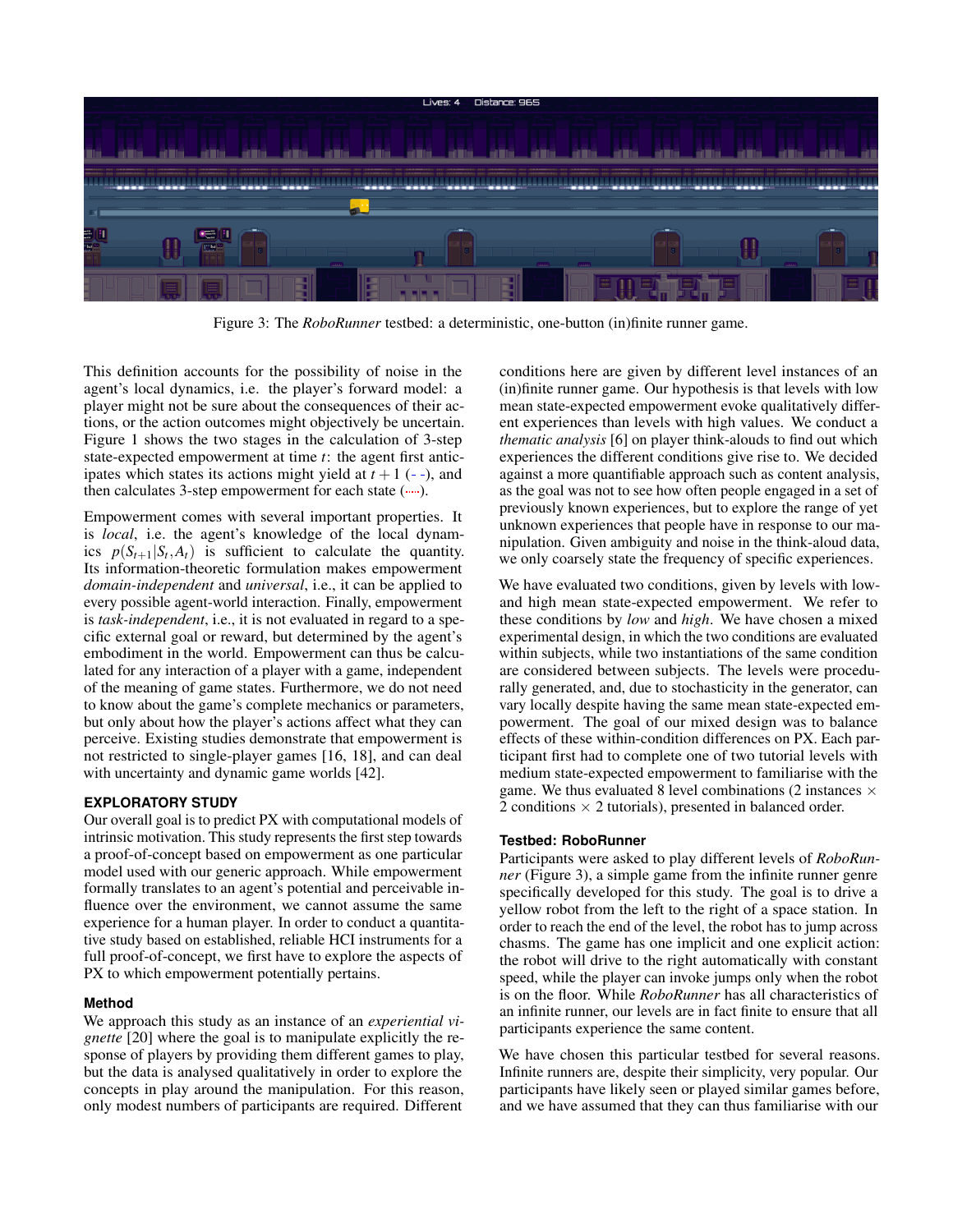<span id="page-5-0"></span>

(c) Condition: high mean state-expected empowerment ( $E[\mathfrak{E}]_{s}^1 = 0.85$ )

Figure 4: Left third of three levels used in the study, with different mean 1-step state-expected empowerment. Striked-through modules represent irrelevant states. The AI play trajectory is shown above. Each level starts and ends with a 5-module safety zone.

testbed more easily. Due to its linear nature, *RoboRunner* allows us to determine the relevant states the player is going to pass through with little ambiguity: while the player can jump at different positions, there are no alternative routes to reach the end of the level. The simple controls and linearity also eased the task to create an AI controller which resembles human play. The game appears continuous in time and space to the player, but it is composed of modular blocks and can consequently be treated as discrete in space to simplify our analysis. *RoboRunner* is deterministic, i.e. only the player causes changes to the game state. Each state is thus fully characterised by the player's position, and we can visualise the whole state space at once. Furthermore, the game's low complexity allows us to develop a level generator without biases prior to the evaluation with an objective function.

## **Participants**

The study was completed by eight participants (5 male, 3 female). Six were aged between 25-34, and two belonged to age groups 18-24 and 35-44, respectively. They were all native speakers, and most were recruited from our local MSc and PhD games programmes. We can thus presume a good video game playing experience, supported by a reported average of 16.25 hours of video game playing per month  $sd = 5.29$ ). Their experience is critical, as making progress in our levels is essential for rich and representative responses in the thinkaloud. The participants were incentivised with chocolates.

#### **Materials**

We have generated and selected our levels in a two-stage process. We first procedurally generated level candidates over the whole range of possible instances with a genetic algorithm, to avoid any design bias from the authors. We employed a simple AI player to determine if a level is generally playable, and to find all accessible states that a human player could possibly experience. To increase the human-likeness, the controller realises a *reaction time constraint*, i.e. our AI player could not jump from the same module in which it landed. We then

calculated the player's state-expected empowerment (Equation [2\)](#page-3-2) for each state of the current genotype, except for the inaccessible states. The first- and last five modules of the level were considered unchangeable to form a "safety zone" for the player, and were also excluded from the calculation. Together, these states were labelled *irrelevant*. We then aggregated all quantities in the mean to form our experience prediction. The fitness of each level was determined from the distance of this prediction to a target mean.

In a second step, we selected the stimuli for our evaluation from the generated candidate levels. We observed that levels with a mean state-expected empowerment below 0.65 had very short platforms and large gaps, and were thus almost unplayable. Levels with a mean state-expected empowerment above 0.95 in contrast had almost no gaps, and did not represent typical examples of an infinite runner. We consequently picked three values from the *playable and typical range*: 0.65 for our *low* condition, 0.85 for *high*, and 0.75 for our tutorial level. We generated two instances of each condition and the tutorial level to balance for local structural differences that may affect PX. We ended up with eight unique level combinations. Figure [4](#page-5-0) shows the left third of an instance of each level type with a trajectory of our AI player. Modules with brighter hues indicate higher state-expected empowerment for an agent in that position. Irrelevant states are crossed-through.

For an example consider the small platform at position 47 in Figure [4a.](#page-5-0) State-expected empowerment here is lower, as only jumping would allow the agent to get on solid ground and perform more actions in the future. The opportunity to hit the small platform is reflected in the higher value at position 42, as this is where the agent would have to jump to hit the platform.

#### **Procedure**

The experiment was run individually under lab conditions. Each participant was assigned one level combination, starting with the tutorial and followed by the conditions in balanced order. They were introduced to *RoboRunner*, and asked to play the tutorial level to get familiar with the game and controls.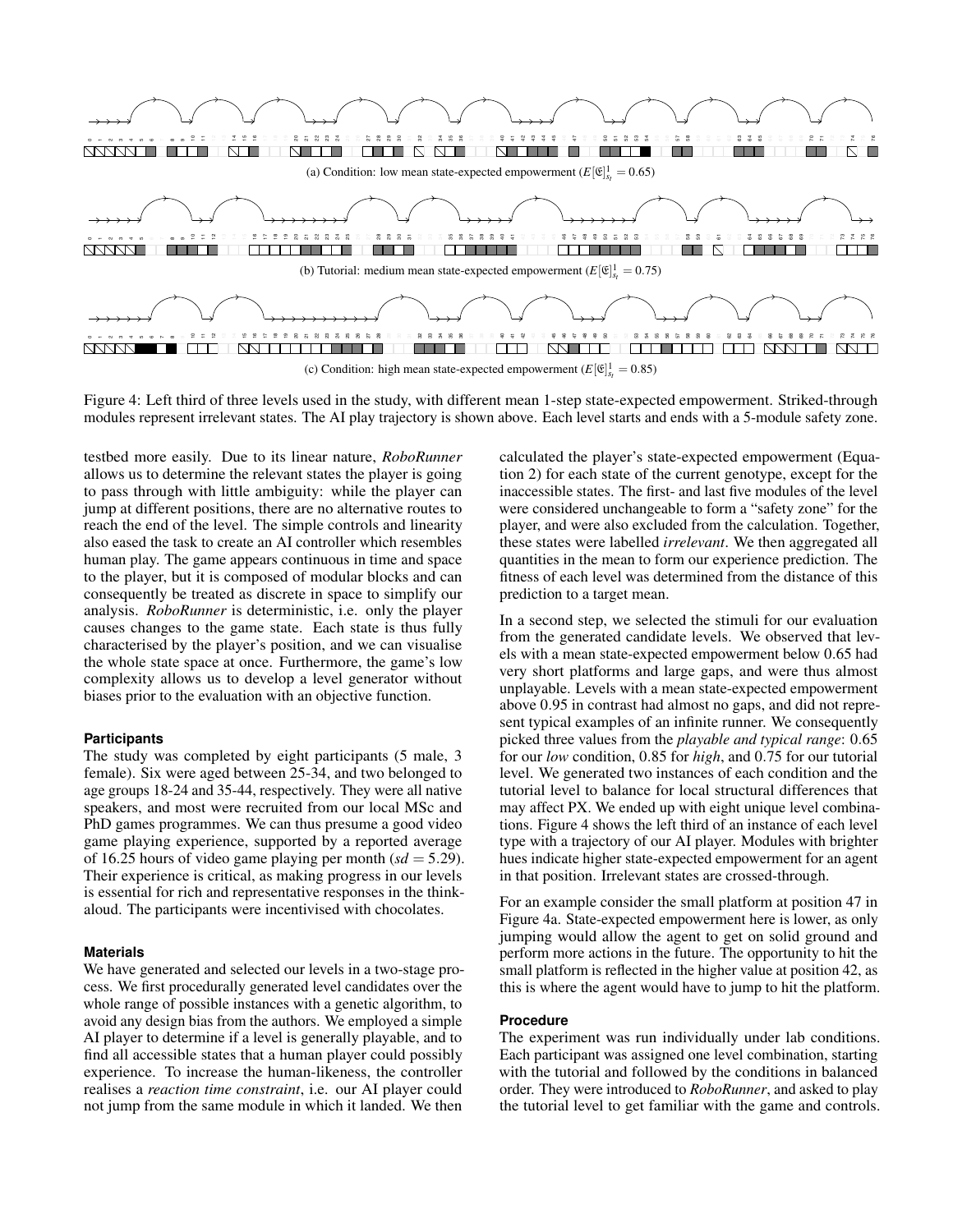They were then prompted to play the two remaining levels until completion, or for at most five times, while thinking aloud. After completing both conditions, we asked them:

- Did you spot any differences between the levels?
- Did they feel different while playing?
- Which level did you enjoy more, and why?

This interview was structured to consist of only these three questions. The entire session lasted about 25 minutes per participant, and was recorded on audio.

# **Results**

The thematic analysis was jointly conducted by the authors, following the procedure by Braun and Clark [\[6\]](#page-9-17). We first exhaustively transcribed the think-alouds, and familiarised ourselves with the data. In an iterative process, we then assigned codes and clustered them into themes that occurred across participants. A code dictionary was used between the authors to ensure consistency. The targeted interview data was analysed similarly to the think-aloud. However, because interview data is more reflective by nature, it also gave the opportunity to interpret some of the more immediate responses generated by the think-aloud data. This informed the development of the thematic analysis. Our results show how structural differences, based on empowerment, correlate with PX. We identified six major themes: *challenge*, *involvement*, *attention and engagement*, *learning* and *emotions*.

## *Physical & Cognitive Challenge*

The players consistently considered *low* as more *challenging*:

Ouh god it's tricky! I see, yes! God is that ...! (1)

Figure [4](#page-5-0) shows that *low* has smaller platforms and more gaps than *high*. Players were sensitive to how these structural differences affected them, allowing us to distinguish two types of challenge: *physical challenge* addresses the player's physical limitations to interact with the game, affecting the speed and accuracy of actions [\[11\]](#page-9-18). *Cognitive challenge* in contrast is based on the player's cognitive capacities, and the speed and accuracy of problem solving [\[11\]](#page-9-18). In *RoboRunner*, the avatar's speed and the level layout determine how often the player has to jump and judge distances to succeed, influencing both physical and cognitive challenge and making them hard to separate. An exception is given by short platforms as around position 47 in Figure [4a:](#page-5-0) here, the player has to jump on- and off quickly, while the immanent gap makes further reasoning unnecessary. Participants described their struggle in terms of reaction time:

<span id="page-6-3"></span>This is tricky, because you feel like you should jump in the middle, and I suspect when I jump on the middle (2) one, I won't jump off in time.

Players experienced *cognitive challenge* in the levels' demand for *spatial reasoning* and *planning*:

<span id="page-6-4"></span>My spatial reasoning, to determine whether or not I can actually make that [jump]. So, it feels like the biggest question it is asking me is whether my judgement of (3) the distance, *pause*, whether I should jump sooner or later. It makes me question my ability to do that.

<span id="page-6-0"></span>If you chose the wrong thing, you would be left in a situation where you had to jump and land in a hole. So (4) you wouldn't jump at the earliest opportunity.

<span id="page-6-1"></span>The small platforms are those that are challenging, because you have to bounce off them really quickly, and measure you have to bounce of them really quickly,  $(5)$  and measure your distance appropriately so you don't fall down the gaps, which I've now done 5 times!

Both types of challenge were increased by decision pressure:

The second one (*low*), it felt like [the gaps] were a lot smaller, and less frequent, so there wasn't so much of (6) a challenge of 'I have to make this decision now'.

## *Involvement*

Participants described the experience of being *actively involved* or being *passive*, depending on the frequency with which they had to take action to succeed in the game. Almost all participants considered themselves as more passive in *high*:

The [*low* condition] seemed to have less of those really short platforms, and they had longer stretches of where (7) you just didn't, didn't jump. So I kind of waited.

They however preferred *low* for being more involving:

Cause this one (*high*) has like too many ... where you're just not jumping. It's got quite a loong platform. (8) So it's kind of, just less interesting, than hard games.

A lack of threats did not discourage all participants from acting, with some jumping wildly on a long stretch without gaps:

<span id="page-6-2"></span>Oh, I'm trying to do a double for fun. And another! (9)

## *Attention and Engagement*

Almost all participants talked about *attention* in terms of *concentration* and *focus*. More than half of them had to *concentrate* harder while playing *low*, expressed explicitly and through interrupted speech:

<span id="page-6-6"></span>Yeah, I'm having to concentrate a lot harder (pause) than before. And I'm, and I'm, ..., och, I'm keeping (10) doing that. I'm keeping falling down this one.

While statements on concentration were rather unspecific, participants reported on their *focus* with respect to the game elements. They e.g. focused on jumping, while blocking out the game's visuals or details of the level structure:

I don't know if the gaps were set on random or not. I was so focussing on jumping, I wasn't actually looking at the sizes of them. I think maybe, *pause*, the spaces changed in the game as well. (11)

In more focussed situations, players also expressed a stronger *engagement*. The majority of participants were *determined* to succeed and willing to *re-engage*:

I'm gonna make these lives count. Now it's personal! (12)

Some participants described their engagement as "being on a roll", "zoning in" and as "flow":

<span id="page-6-5"></span>[*Low* is] a tougher game that you get into flow quite easily, because you're quite focused on just jumping (13)over the obstacles.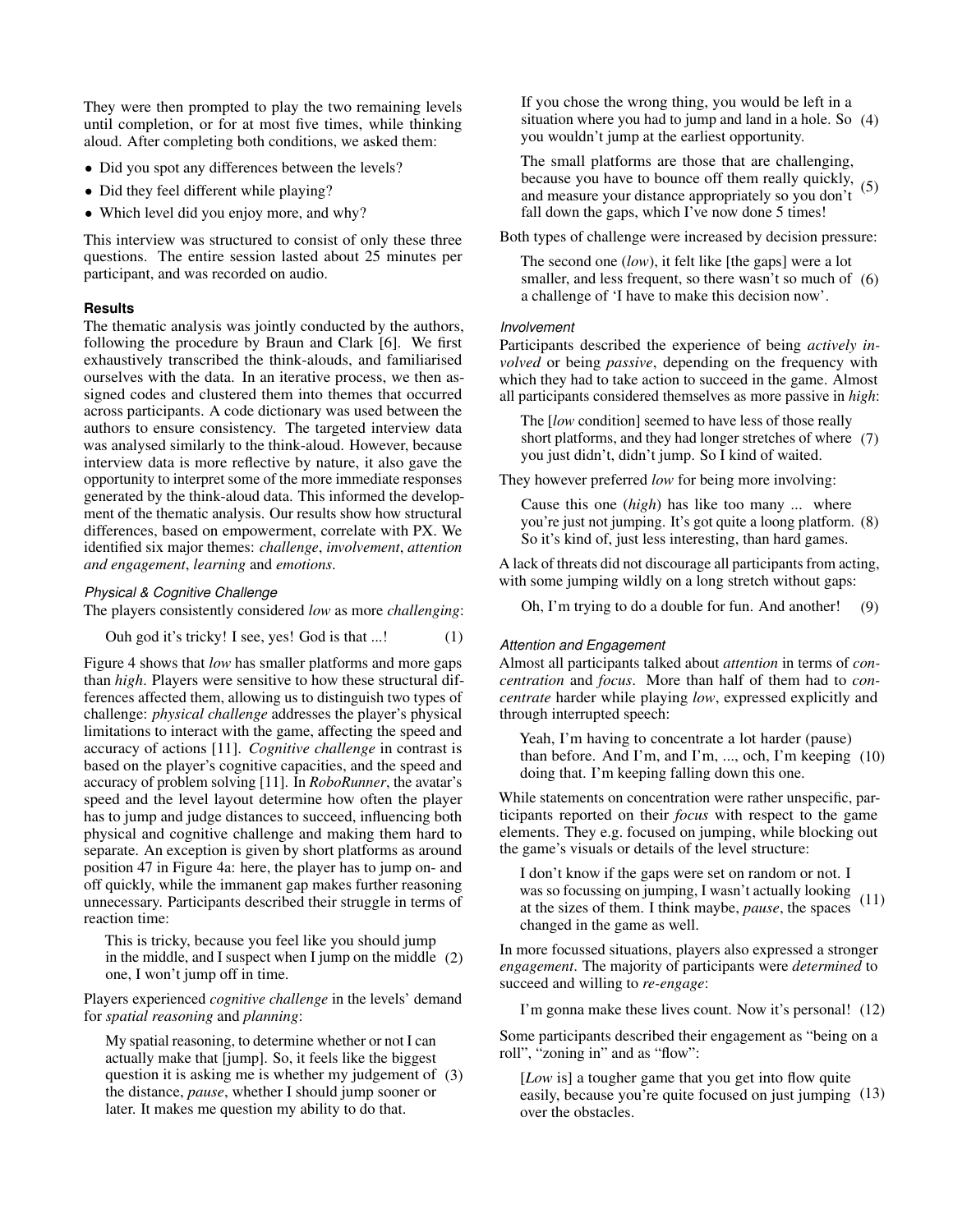# *Learning*

Almost all participants referred to the concept of *learning*. They talked about remembering mistakes and the level structure for their next attempt:

<span id="page-7-3"></span>And the gaps are, the gaps are, *pause*, whoops! Oh no, that was an error! (robot dropped into gap) I'm gonna (14) remember, I'm gonna remember the end now.

The majority of participants touched on their *performance* and *progress* without being asked explicitly, and by relating back to previous attempts:

I felt like it (*low*) was quite hard, but I feel like, even though it is frustrating to constantly die playing a level, (15) I feel like I would've gotten there eventually.

## *Emotions*

Our impression of engagement is supported by the players' varied expression of emotions. Almost everyone expressed *pleasure* when succeeding in the game and *disappointment* when failing, but some were also *angry*, *tense* and even *anxious*. They were particularly upset when failing at the same position repeatedly:

<span id="page-7-1"></span>So, cause I know what's coming now, I played it enough times, *pause*, I kind of, *pause*, bloody hell! (16)

This previous quote also expresses some *tension*. The feeling of tension was usually followed by relief:

<span id="page-7-0"></span>Sh! Uh oh oh oh, oh! Oh no! Ah! *Deep breath, exhaling.* Puh! Release now, I'm really upset! (17) exhaling. Puh! Release now, I'm really upset!

Some participants even expressed some *anxiety* from anticipating and assessing upcoming situations in the game:

<span id="page-7-2"></span>It's this little one that gives me the heebie-jeebies. (18)

As is common in thematic analysis, the themes are intended to stand alone as broad qualitative descriptions of the data. The method is not designed to look more causally at links between the themes but future work will exam the links explicitly.

# **DISCUSSION**

Altering game levels based on empowerment does not only yield different structural outcomes; the preceding analysis supports our hypothesis that it also evokes qualitatively different experiences in human players. We have reported our results independently of established PX theories. We now make up for this and address potential connections between empowerment and PX theories both in game design and HCI. We selected the theories based on the formal interpretation of empowerment, and related them to the results of our exploratory study.

## **Empowerment & PX in Game Design**

Empowerment resonates with several theories on game design. Salen and Zimmerman describe *play* in the most general sense as *"free movement within a more rigid structure"* ([\[41\]](#page-10-24), p. 304). This rigid structure emerges from the interplay of game rules and content, and is explored and exploited in play. Such exploitation however requires the player to become aware of the structure's boundaries. Formally, empowerment quantifies an artificial agent's perceivable influence on the environment in terms of controllability and observability, and thus allows

to trace the boundaries of an agent's rigid world structure and to identify latent game features [\[3\]](#page-9-12). To engage in play, human players might employ a similar metric to trace the structure imposed on them: When talking about challenge in our study, players referred to particularly constrained areas (Quote [4,](#page-6-0) [5\)](#page-6-1).

The notion of play as free movement within a rigid structure is strongly related to a player's *control* in a game. *Super Mario Bros.*'s [\[31\]](#page-10-13) creator Shigeru Miyamoto puts *Tegotae*, a satisfaction coming from being in control, at the core of their games design [\[34\]](#page-10-27). He explains "if the player jumps from a high place, the amount of time they stay in the air needs to be just right, or else they'll feel disconnected from the experience". The player's empowerment would be high on the ground, and drop to zero while being in the air. We thus hypothesise that empowerment correlates with *Tegotae* as PX. The player who jumped around wildly on a long stretch might have probed their *Tegotae* in a situation where they are otherwise just passively pushed forward by the game mechanics (Quote [9\)](#page-6-2).

Salen and Zimmerman also deem *outcome uncertainty* essential for meaningful play: "If the outcome of the game is completely predetermined – then any choices a player makes are meaningless, because they do not impact the way that the game plays out" ([\[41\]](#page-10-24), p. 174). Caillois [\[7\]](#page-9-19) directly relates outcome uncertainty to enjoyment. Empowerment measures the consequences of a player's action sequences, and could thus, given a sufficiently large lookahead, quantify the playerdistinguishable game outcomes. In practice however, this lookahead is bound by the available computational resources. Empowerment is then restricted to the near future and captures the richness of intermediate rather than terminal game states. Outcome uncertainty however is also influenced by noise in the player's actions: it can be crucial whether a given action leads to one distinct outcome, or to a set of different possible outcomes with equal probability. This noise might be inherent to the game content and rules, but it might also only exist in the agent's local model of the game dynamics. Our testbed is deterministic, but players were uncertain about their reaction times and spatial reasoning (Quote [2,](#page-6-3) [3\)](#page-6-4). As an agent-centric measure, empowerment captures both types of noise.

# **Empowerment & PX in HCI**

These design theories are supported by empirical studies in HCI. Abuhamdeh, Csikszentmihalyi and Jalal [\[1\]](#page-9-10) for instance show that greater *outcome uncertainty* leads to an increase in enjoyment. This effect was mediated by *suspense*, which also shows in our participant's *tension* in *low* (Quote [17\)](#page-7-0).

*Perceivable control* as in *Tegotae* is also considered an important element in many theoretical models of *engagement*, e.g. *cognitive absorption* [\[2\]](#page-9-20), *flow* [\[13\]](#page-9-9), and *immersion* [\[23\]](#page-9-21). Some of our participants said to "be on a roll", "zoned in" and in "flow" (Quote [13\)](#page-6-5). Nevertheless, we focus on the more immanent relationship between empowerment and players' *perceived control*. Strictly speaking, empowerment does not directly correspond to control; it relates more to *effectance*, which can be considered a part or precondition of control. Klimmt, Hartmann and Frey define effectance as the experience of "receiving immediate, direct feedback on one's action and of influencing the game world" [\[26\]](#page-10-28). They empirically link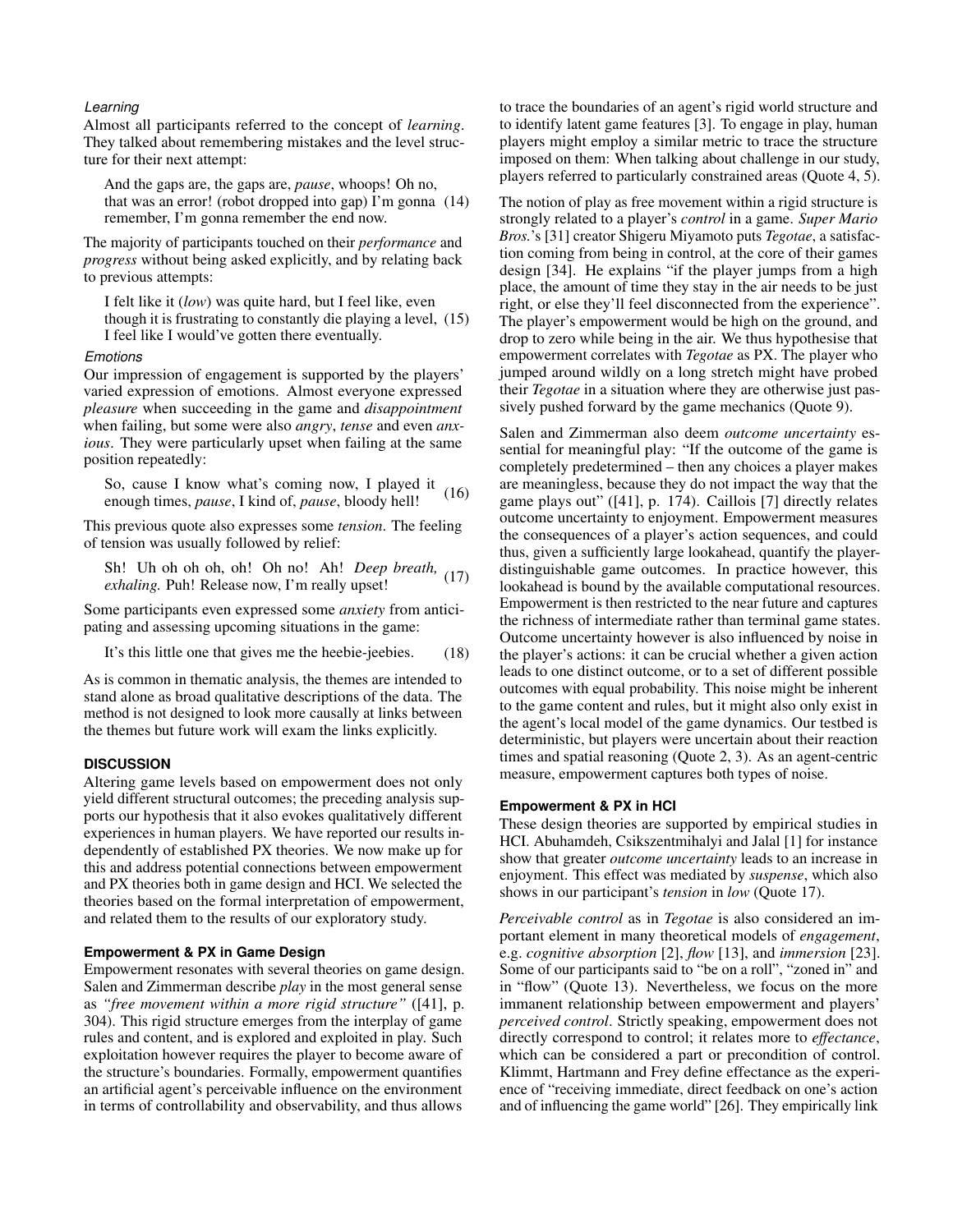effectance to game enjoyment, but their experiment is limited to situations where available actions are expected to, but do not affect the current state. In our study, the player who exercise their effectance by jumping wildly clearly enjoyed themselves (Quote [9\)](#page-6-2). Empowerment additionally differs from control in that it also quantifies how the game constrains the *availability* of actions, but this was not the case in *RoboRunner*.

The players' perceived *challenge* represents the strongest theme in our study. Challenge is an element of many PX theories, and there is general agreement that being optimally challenged leads to stronger enjoyment [\[25\]](#page-9-22). In our study, most participants preferred *low*, the levels that were also generally considered more challenging. Optimal challenge is also an element in theories of immersion [\[11\]](#page-9-18) and flow [\[13\]](#page-9-9), and it might not be a coincidence that our participant said to be "in flow" for *low* (Quote [13\)](#page-6-5). Malone [\[29\]](#page-10-29) has related challenge to a player's uncertainty, and our participants mentioned their uncertainty in spatial reasoning when talking about challenge (Quote [3\)](#page-6-4). Poels et al. [\[36\]](#page-10-30) show that challenge can also trigger negative emotions such as tension, disappointment or anger, and our study supports their claim (Quote [16](#page-7-1) [–18\)](#page-7-2). Our participants also appeared to talk more about their *attention* and *learning* as a result of cognitive challenge (Quote [10,](#page-6-6) [14\)](#page-7-3).

We finally relate empowerment to *Self-Determination Theory* (SDT), a popular theory of intrinsic motivation which has also been applied to PX [\[40\]](#page-10-19). SDT is formed of several subtheories; *Cognitive Evaluation Theory* highlights the critical role of a person's *competence* and *autonomy* in intrinsic motivation. Ryan, Rigby and Przybylski [\[40\]](#page-10-19) relate these arguably loosely defined concepts to enjoyment in games. In-game autonomy is "the degree of choice one has over the sequence of actions, or the tasks and goals undertaken" [\[40\]](#page-10-19). Competence in contrast is defined as a player's "need for challenge and feelings of effectance" [\[40\]](#page-10-19). We believe that empowerment relates to autonomy in that it quantifies the availability of actions in different game states, and relates to competence in terms of effectance as discussed earlier.

# **MOVING FORWARD**

Our exploratory study highlights the next steps for a strong proof-of-concept on employing computational models of intrinsic motivation to predict PX. Empowerment as one particular model evokes qualitatively different PX and thus qualifies as a candidate for future studies. However, we cannot tell yet whether the identified relationships, e.g. between empowerment and challenge, will persist beyond our very minimal testbed, and if the direction of the observed effects remains. The most important step thus is to investigate if our approach *generalises*. In our next study, we will validate the identified relationships across different game genres and reward structures based on quantitative player feedback.

We furthermore have to *discriminate the PX* that empowerment directly relates to rather than mediating effects. Many experiences have been described in terms of other, more finegrained ones, such as effectance as part of control, or different types of challenge [\[15\]](#page-9-23). We have to use players' quantitative feedback to identify which experiences empowerment correlates with strongest. We must also consider the effect of player

skill on experience. Ultimately, we want to compile a list of intrinsic motivation models, mapped to the types of PX they are best suited to predict in different game genres.

The accuracy of our prediction is strongly influenced by how closely the behaviour of our AI agents resembles human play. A truly general, human-independent predictor of PX must be complemented with an accurate, *general model of player behaviour*. We can consider the challenge of automatically predicting PX as an iterative refinement process: on the one hand, the prediction of PX requires us to make general game-playing agents more human-like. On the other hand, our models of intrinsic motivation might provide insights on how players experience and consequently act in games, which could contribute to developing more human-like AI players. General game-playing agents are not truly general yet [\[4\]](#page-9-24), and research on making AI agents more human-like still has some way to go. Luckily, we can separate these two sides in the lab: for our next study, we will record the play traces of human players, use them as basis for our prediction, and relate the outcome to their quantitative feedback on PX.

The experience of individual participants in our study varied strongly within a level. In order to clearly separate experimental conditions in cases where participants will unlikely complete them, we have to ensure more homogeneity of experience within conditions. We can realise this by not collating all motivational values into an average, but preserving the time of experienced states and fitting the intrinsic motivation quantities to a function, e.g. a constant. We plan to use this *time-series approach* for content generation in future studies.

We have focussed on predicting a player's *typical experience* in a video game, but suggest to adopt this approach for two more scenarios. On the one hand, we can learn a model from the behaviour of one individual or use player persona models [\[28\]](#page-10-31) to predict the experience of one person or a small group of players for the generation of *custom-tailored content*. On the other hand, we can move from individual pieces of content to analysing the entire content generator. We suggest to take Smith and Whitehead's concept of *expressive range* analysis [\[47\]](#page-10-10) further and calculate the "*experiential range*" of a given generator, i.e. all experiences it can potentially give rise to, given possible parameter configurations.

# **CONCLUSION**

PCG yields many advantages for modern video games, and we believe that assessing the player's experience of procedurally generated content represents an important and interesting challenge for HCI research. We have argued that neither the rigorous methods to assess PX in HCI, nor the specialised methods developed by PCG researchers are sufficient, because they rely on a human in the loop. We proposed to solve this paradoxical challenge with computational models of intrinsic motivation. We hypothesise that these models could be used to automatically predicting PX across different games and content types without relying on a human player or designer.

As a first step towards a proof-of-concept, we conducted a qualitative, exploratory study in level generation based on empowerment. A thematic analysis allowed us to identify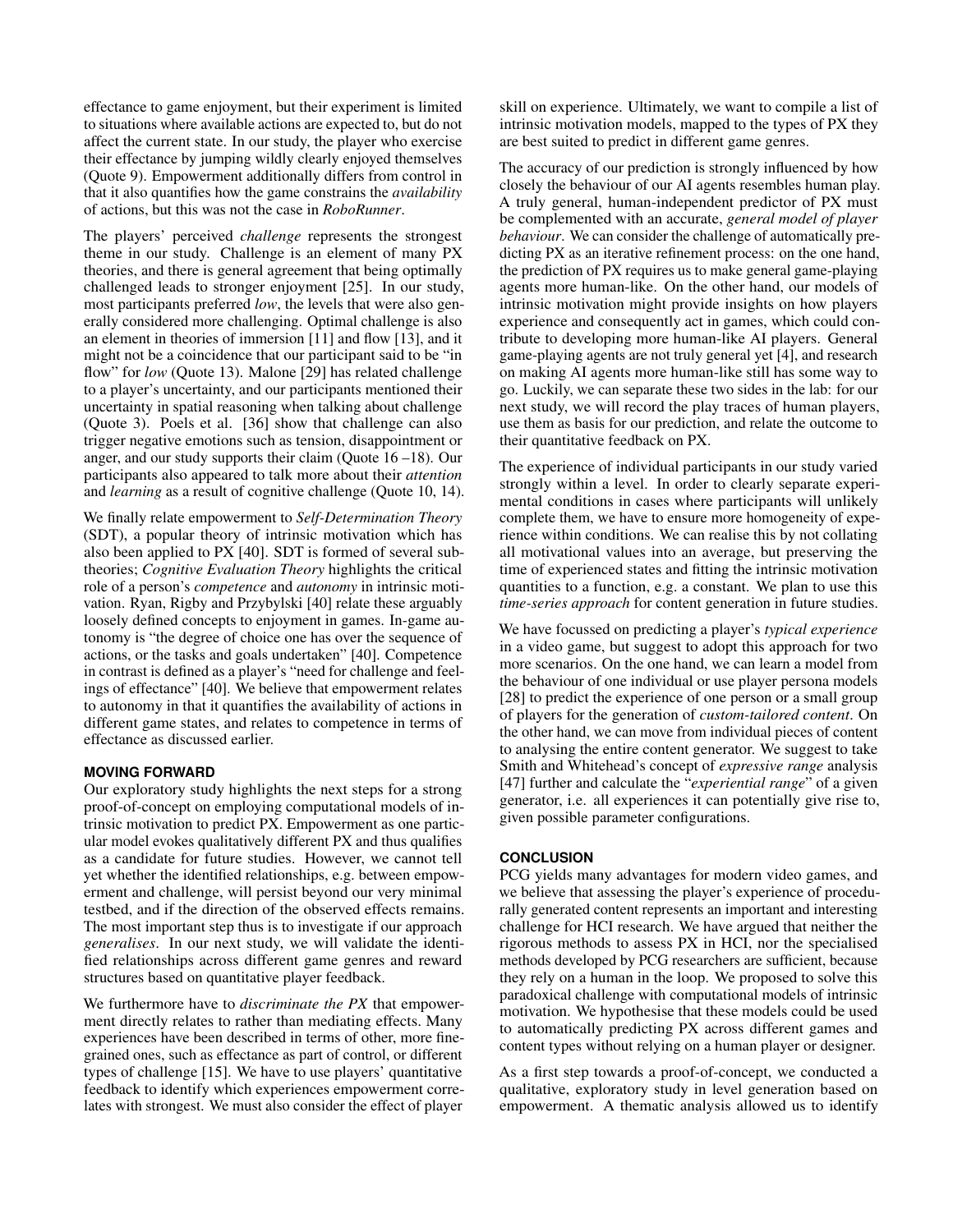correlations between empowerment and *challenge*, *involvement*, *attention and engagement*, *learning* and *emotions*. After relating our findings to established PX theories, we think that these experiences are more mediating effects of empowerment, while empowerment might be more directly related to *effectance*, *(outcome) uncertainty* and *perceived control*. The most important next step is to investigate the generality of our claims, and the predictive power of empowerment in respect to the identified experiences. We hope that our findings encourage researchers to examine the relationship between other models of intrinsic motivation and PX. While empowerment might be most suitable for predicting PX arising from *functional content* [\[46\]](#page-10-6), other models are likely to account for the impact of *decorative content* [\[46\]](#page-10-6), e.g. sounds and visuals, too.

We have motivated our approach with the tough challenges that PCG imposes on present methods for assessing PX. However, our proposal is not limited to PCG. We do not think that our approach is going to match the precision of traditional HCI instruments; nevertheless, its speed and potential flexibility could be used in *creativity support tools* to quickly assess game designers' hand-crafted content without interrupting their workflow, or to propose alterations to their content in a *co-creative* manner [\[55\]](#page-10-32). This could guide designers to convey the experiences they envisaged, and to create better games.

# **ACKNOWLEDGEMENTS**

CG, JG and PC were supported by EPSRC grant EP/L015846/1 (IGGI). CS is funded by the EU Horizon 2020 programme under the Marie Sklodowska-Curie grant 705643. Many thanks to Gillian Smith, Julian Togelius and our anonymous reviewers for very valuable feedback.

## **REFERENCES**

- <span id="page-9-10"></span>1. S. Abuhamdeh, M. Csikszentmihalyi, and B. Jalal. 2015. Enjoying the Possibility of Defeat: Outcome Uncertainty, Suspense, and Intrinsic Motivation. *Motiv. Emot.* 39, 1 (2015), 1–10.
- <span id="page-9-20"></span>2. R. Agarwal and E. Karahanna. 2000. Time Flies When You're Having Fun: Cognitive Absorption and Beliefs About Information Technology Usage. *MIS quarterly* (2000), 665–694.
- <span id="page-9-12"></span>3. T. Anthony, D.l Polani, and C. L. Nehaniv. 2014. General Self-Motivation and Strategy Identification: Case Studies Based on Sokoban and Pac-Man. *IEEE T-CIAIG* 6, 1 (2014), 1–17.
- <span id="page-9-24"></span>4. P. Bontrager, A. Khalifa, A. Mendes, and J. Togelius. 2016. Matching Games and Algorithms for General Video Game Playing. In *Proc. Conf. AIIDE*.
- <span id="page-9-2"></span>5. E. A. Boyle, T. M. Connolly, T. Hainey, and J. M. Boyle. 2012. Engagement in Digital Entertainment Games: A Systematic Review. *Computers in Human Behavior* 28, 3 (2012), 771–780.
- <span id="page-9-17"></span>6. V. Braun and V. Clarke. 2006. Using Thematic Analysis in Psychology. *Qualitative Research in Psychology* 3, 2 (2006), 77–101.
- <span id="page-9-19"></span>7. R. Caillois. 1961. *Man, Play and Games*. University of Illinois Press.
- <span id="page-9-3"></span>8. P. Cairns, A. Cox, and A. I. Nordin. 2014. Immersion in Digital Games: Review of Gaming Experience Research. *Handbook of Digital Games* (2014), 337–361.
- <span id="page-9-0"></span>9. M. Cook, M. Eladhari, A. Nealen, M. Treanor, E. Boxerman, A. Jaffe, P. Sottosanti, and S. Swink. 2016. PCG-Based Game Design Patterns. *arXiv preprint arXiv:1610.03138* (2016).
- <span id="page-9-14"></span>10. T. M. Cover and J. A. Thomas. 1991. *Elements of Information Theory*. Wiley-Interscience.
- <span id="page-9-18"></span>11. A. Cox, P. Cairns, P. Shah, and M. Carroll. 2012. Not Doing But Thinking: The Role of Challenge in the Gaming Experience. In *Proc. ACM Conf. CHI*. 79–88.
- <span id="page-9-4"></span>12. R. Craveirinha, N. Barreto, and L. Roque. 2016. Towards a Taxonomy for the Clarification of PCG Actors' Roles. In *Proc. ACM Conf. CHI Play*. 244–253.
- <span id="page-9-9"></span>13. M. Csikszentmihalyi, S. Abuhamdeh, and J. Nakamura. 2014. Flow. In *Flow and the Foundations of Positive Psychology*. Springer, 227–238.
- <span id="page-9-1"></span>14. A. Denisova and P. Cairns. 2015. The Placebo Effect in Digital Games: Phantom Perception of Adaptive AI. In *Proc. ACM Conf. CHI Play*. 23–33.
- <span id="page-9-23"></span>15. A. Denisova, C. Guckelsberger, and D. Zendle. 2017. Challenge in Digital Games: Towards Developing a Measurement Tool. In *Proc. ACM Conf. CHI*.
- <span id="page-9-15"></span>16. C. Guckelsberger and D. Polani. 2014. Effects of Anticipation in Individually Motivated Behaviour on Survival and Control in a Multi-Agent Scenario with Resource Constraints. *Entropy* 16, 6 (2014), 3357–3378.
- <span id="page-9-11"></span>17. C. Guckelsberger and C. Salge. 2016. Does Empowerment Maximisation Allow for Enactive Artificial Agents?. In *Proc. Conf. ALIFE*. 704–711.
- <span id="page-9-13"></span>18. C. Guckelsberger, C. Salge, and S. Colton. 2016. Intrinsically Motivated General Companion NPCs. In *Proc. IEEE Conf. CIG*. 150–157.
- <span id="page-9-5"></span>19. M. Guzdial, N. Sturtevant, and B. Li. 2016. Deep Static and Dynamic Level Analysis: A Study on Infinite Mario. In *Experimental AI in Games Workshop*, Vol. 3.
- <span id="page-9-16"></span>20. M. Hudson and P. Cairns. 2014. Interrogating Social Presence in Games with Experiential Vignettes. *Entertainment Computing* 5, 2 (2014), 101–114.
- <span id="page-9-8"></span>21. id Software. 2011. *The Elder Scrolls V: Skyrim*. Game [Windows, PlayStation 3/4, Xbox 360/One]. (11 Nov 2011). Bethesda Game Studios.
- <span id="page-9-7"></span>22. id Software. 2016. *Doom*. Game [PC/PS4/XBoxOne]. (13 May 2016). id Software, Richardson, USA.
- <span id="page-9-21"></span>23. C. Jennett, A. L. Cox, P. Cairns, S. Dhoparee, A. Epps, T. Tijs, and A. Walton. 2008. Measuring and Defining the Experience of Immersion in Games. *Human Computer Studies* 66, 9 (2008), 641–661.
- <span id="page-9-6"></span>24. A. Khalifa, D. Perez-Liebana, S. M. Lucas, and J. Togelius. 2016. General Video Game Level Generation. In *Proc. Conf. Genetic and Evolutionary Computation*.
- <span id="page-9-22"></span>25. M. Klarkowski, D. Johnson, P. Wyeth, M. McEwan, C. Phillips, and S. Smith. 2016. Operationalising and Evaluating Sub-Optimal and Optimal Play Experiences